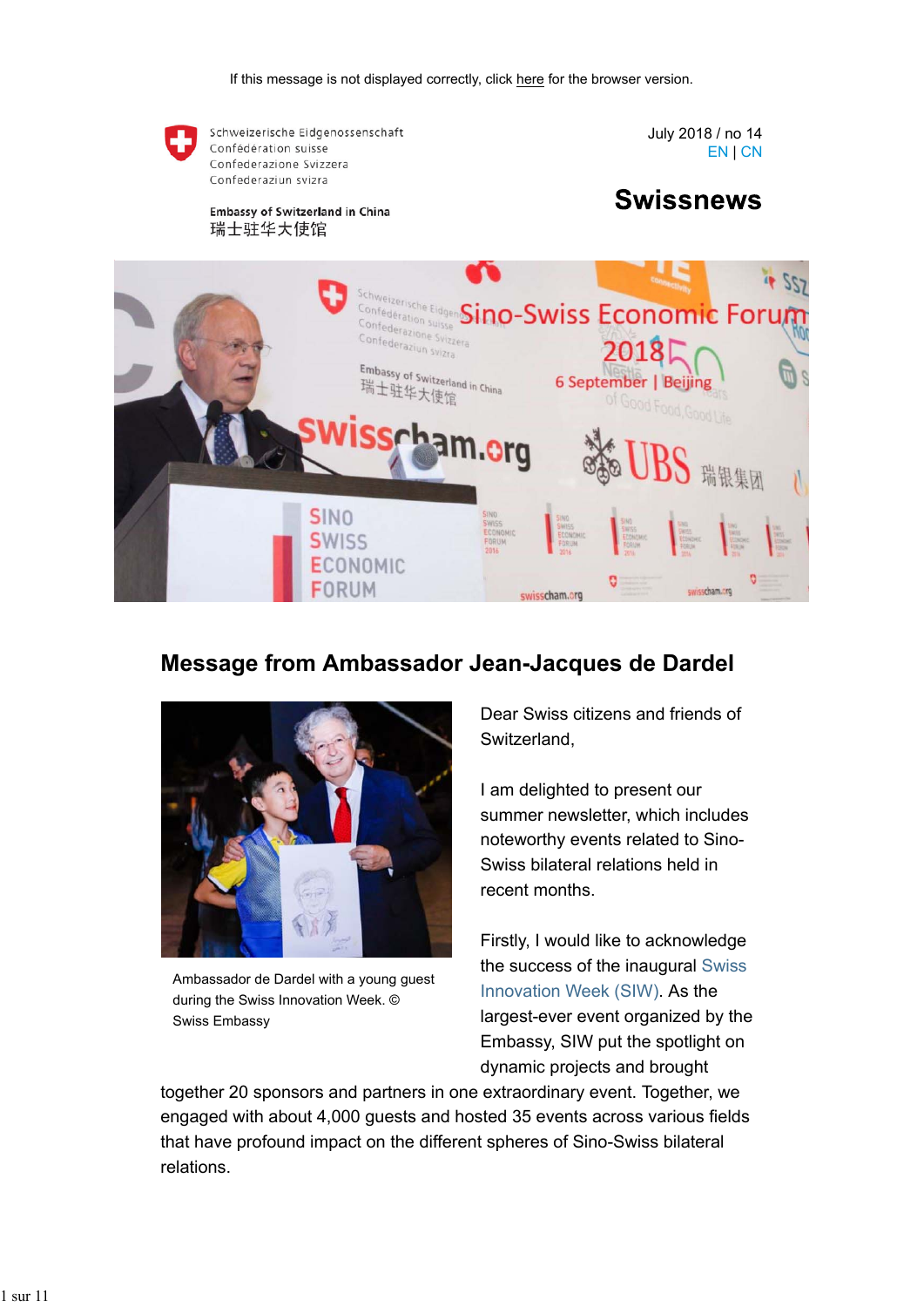SIW is an extension of the Sino-Swiss Innovative Strategic Partnership, which is dedicated to developing platforms and institutionalizing frameworks. Moreover, it is a platform in its own right that facilitates dialogue and deepens cooperation. Over the course of a memorable week, we witnessed the meetings of great minds, exchanges of stimulating ideas, sharing of innovation know-how, commitments to further collaboration, the launch of new initiatives and, more importantly, the establishment of new partnerships.

Recent months have also seen dynamic exchanges between Switzerland and China in the fields of economy, trade and investment promotion. A high-level delegation from Geneva, led by Geneva State Councilor Pierre Maudet and comprised of officials and entrepreneurs, explored the innovative power of China during their visit in early July. The Consulate General in Shanghai led a delegation of SMEs to the manufacturing hub of Wuxi. The investment promotion roadshow from the Swiss Business Hub China further introduced Switzerland to interested Chinese investors, while the Sino-Swiss Free Trade Agreement, now in its fourth year of implementation, continues to improve based on feedback to a new survey.

In addition to fruitful exchanges, we look forward to future events set to further deepen our bilateral ties. These include the work visit of Federal Councilor Johann Schneider-Ammann, two Swiss Gastronomic Weeks with Michelinstarred chefs at Hotel Éclat and TRB Forbidden City, Switzerland's participation at the World Winter Sports (Beijing) Expo, and the Swiss Incubator at WEF Tianjin, to name but a few.

As we draw closer to our Swiss National Day on 1 August, I invite you to continue embracing the innovation and creativity that dynamize our Sino-Swiss summer!

Warm regards,

Jean-Jacques de Dardel

Ambassador of Switzerland to the People's Republic of China

#### **CONTENTS**

Swiss Innovation Week Bilateral Relations Economy and Investment Science and Education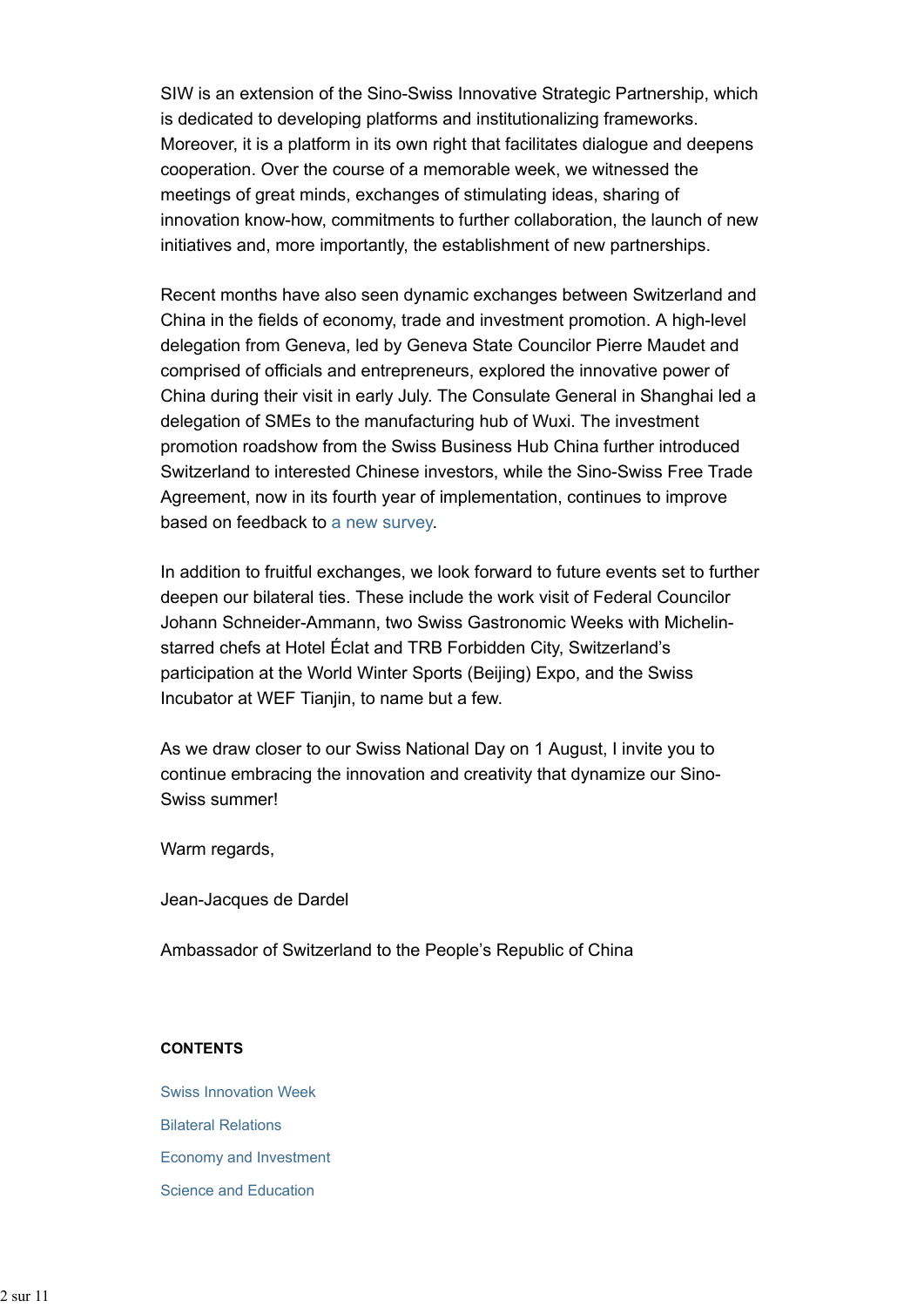Development News Cultural News Upcoming Event

## **Swiss Innovation Week Swiss Innovation Week highlights digitalization**



A visitor tries the Birdly VR stimulator during the innovation week. © Swiss Embassy

The first-ever Swiss Innovation Week was held from 2 to 6 July under the theme of digitalization. Bringing together 20 partners and sponsors, the week hosted 35 events that demonstrated Switzerland's outstanding technology-driven creation process and innovative prowess. It also served as a platform for the launch of new projects such as the Sino-Swiss AI Conference 2018. Read more>>>

### **Bilateral Relations China, Switzerland hold human rights dialogue**

Switzerland and China held their 16th round of human rights dialogue in June in Beijing. Both sides engaged in an open and mutually critical debate that addressed national and international human rights issues, in particular the judicial and penal system and minority rights. Read more>>>

# **Swiss Ambassador on first official visit to Hainan**

Swiss Ambassador to China Jean-Jacques de Dardel paid his first official visit to Hainan Province, and met with Provincial Governor Shen Xiaoming on 28 May. Their discussions focused on strengthening bilateral cooperation in the field of tourism, healthcare,

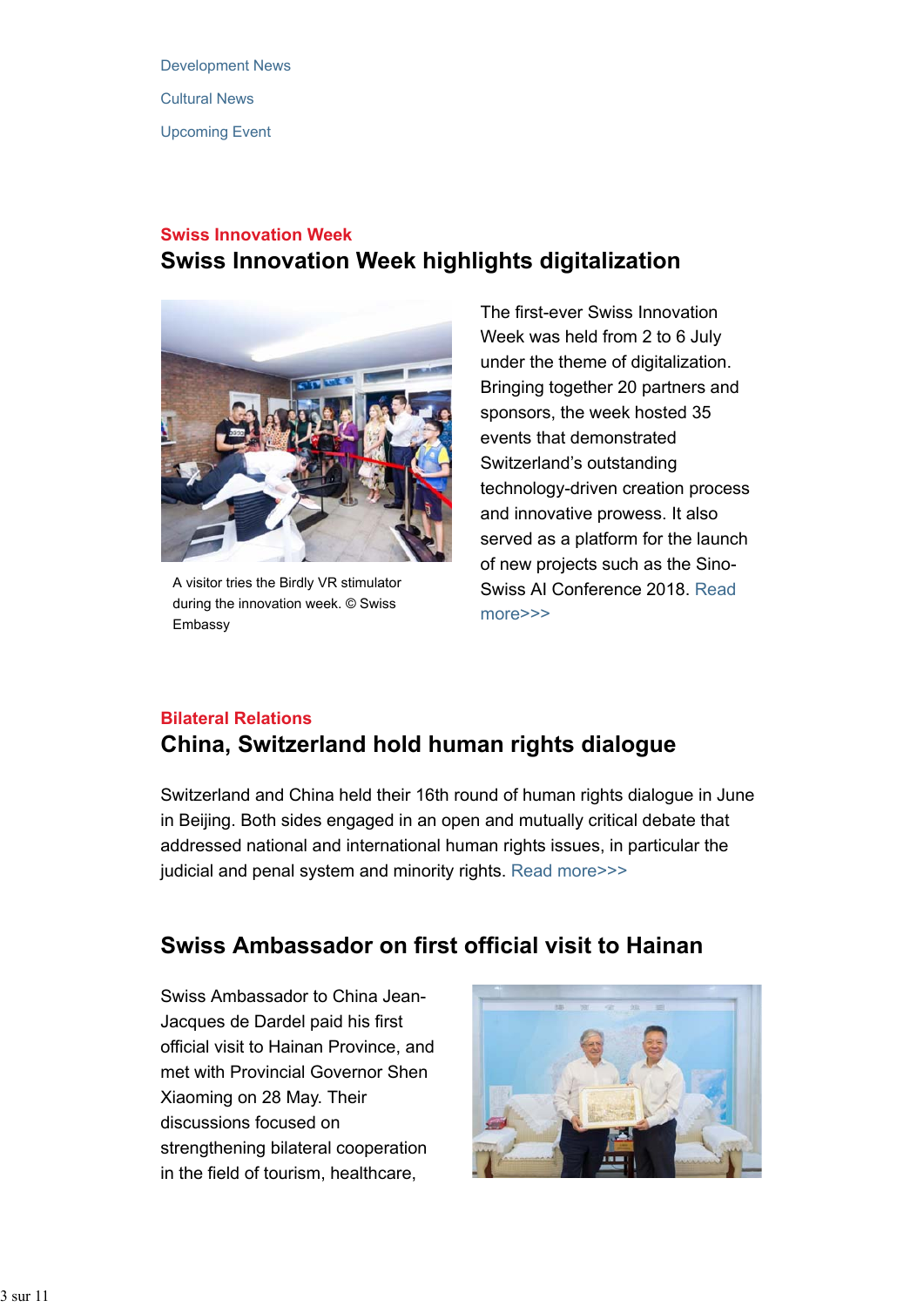high-tech, finance and headquarter economy. Ambassador de Dardel later visited Hospitality Institution of Sanya, and the HNA Group, which

Ambassador de Dardel meets with Hainan Provincial Governor Shen Xiaoming. © Hainan Daily

is scheduled to open the first direct flight between Shenzhen and Zurich in late August. Read more>>>

### **Economy and Investment**

### **Participate in the Sino-Swiss FTA survey!**

The Swiss Business Hub China invites all Swiss and Chinese companies to participate in a survey on the Sino-Swiss Free Trade Agreement. A joint research project by the University of St. Gallen and the University of International Business and Economics, the survey evaluates the usage and implementation of the Sino-Swiss FTA four years after its inception. To participate, please click here.

### **Geneva strengthens ties with China**

An economic delegation from Geneva, led by State Councilor Pierre Maudet and comprising 36 entrepreneurs, officials, representatives of a cantonal incubator UNIGE and the Geneva Chamber of Commerce and Industry, visited Shenzhen, Hangzhou and Shanghai in early July. They visited Chinese multinational companies, universities and incubators to explore collaboration opportunities particularly in economy, finance and innovation. Read more>>>

### **Swiss economic mission to Wuxi**

Supported by SwissCham, the Swiss Consulate General in Shanghai organized an economic mission to Wuxi, Jiangsu Province. Wuxi has a thriving economy and, like Switzerland, is known for its well-performing smalland middle-sized companies. The delegation, consisting of 25 members representing 19 Swiss companies and organizations, met with municipal officials and local firms, and visited Chinese companies and institutions.

### **Investment opportunities promoted in Fujian**

The Swiss Business Hub China organized an investment promotion roadshow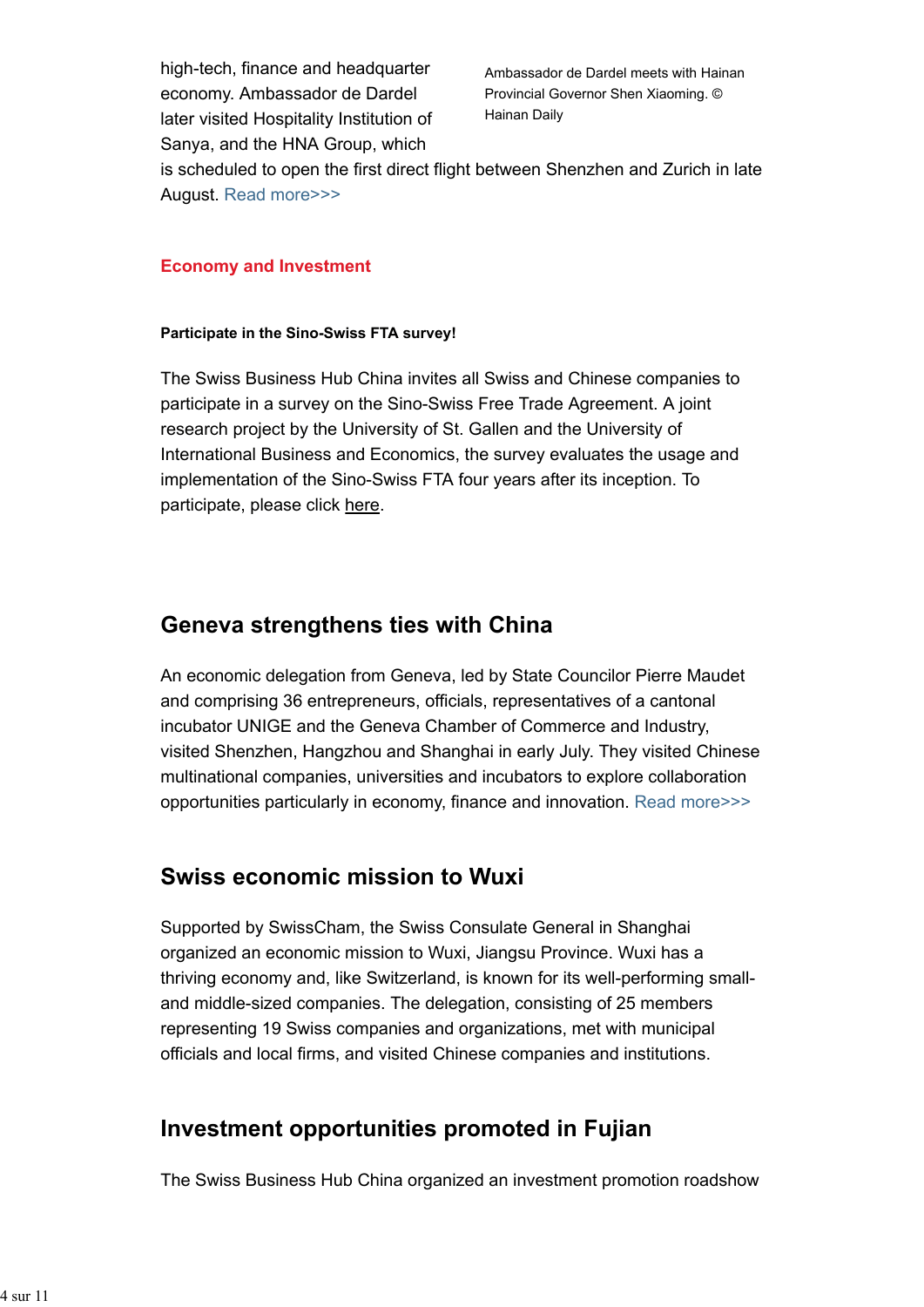for the first time in Fujian in late June, introducing Switzerland's favorable investment environment and policies to Chinese companies. The delegation, comprised of representatives from Swiss cantonal and regional economic promotion agencies in addition to legal, human resources and tax experts, visited eight Chinese companies to explore opportunities for collaboration with Swiss partners across different fields.

# **Switzerland highlighted at China-South Asia Expo**

To mark the 35th anniversary of Kunming and Zurich's establishment as sister cities and to showcase the strengths of Switzerland, the Swiss Consulate General in Chengdu organized a Swiss Pavilion together with Switzerland Tourism, swissnex China and well-known Swiss brands at the 5th China-South Asia Expo. The expo, held from June 14 to 20, attracted 200,000 visitors each day.



A Swiss booth is featured at the China-South Asia Expo. © CG Chengdu

## **Sichuan Airlines launches Chengdu-Zurich flight**

A new flight from Chengdu to Zurich (via Prague) was launched by Sichuan Airlines on 23 June. A "Swiss Night" was organized by the Swiss Consulate General in Chengdu, Sina.com and Sichuan Airlines to celebrate the twiceweekly new route, which operates every Wednesday and Saturday. Read more>>>



The new flight from Chengdu to Zurich was launched on 23 June. © CG Chengdu

## **Ambassador briefs Hong Kong business community**

This year's edition of the Swiss Ambassador's briefing was launched on 4 June, bringing the annual series to Hong Kong for the first time. Speaking to members of the Swiss Chamber of Commerce at the Hong Kong Club, Ambassador Jean-Jacques de Dardel provided an overview of affairs in China and update on Sino-Swiss relations. The next briefings are 27 September (Beijing) and 11 October (Shanghai).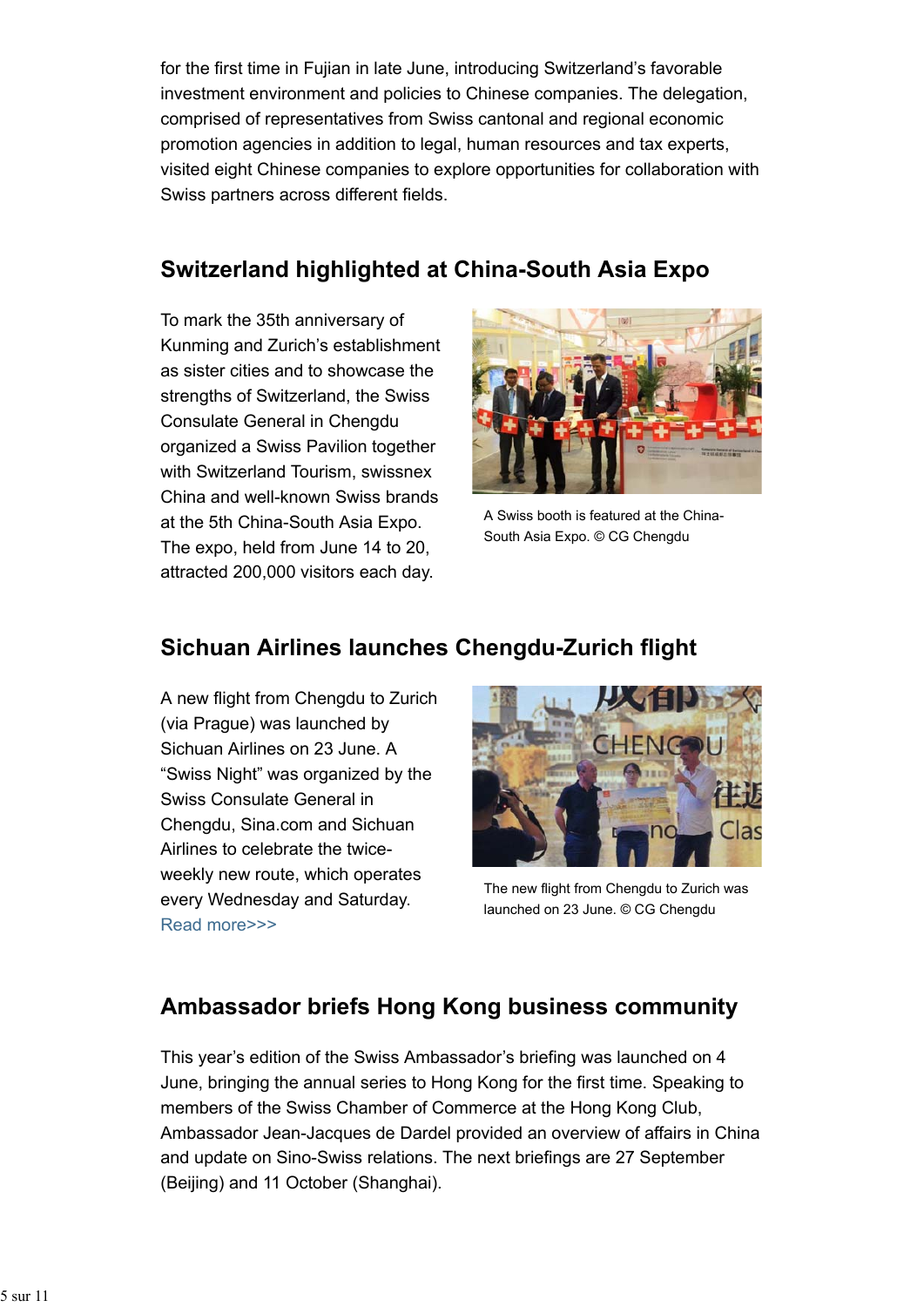#### **New visa service provider from September**

Please be advised that, as of 3 September 2018, VFS Global will be the new partner of Swiss representations in China for visa applications. The current provider, TLS, will cease service on 31 August. Appointment booking through VFS will be opened mid-August for appointments after September 5. The new website and new locations for VFS will be published in August on the Embassy of Switzerland's website.

#### **Science and Education**

## **State Secretary Dell'Ambrogio on work visit to China**



State Secretary Dell'Ambrogio speaks at Swiss Innovation Week. © Swiss Embassy

As part of the third dialogue of the joint working group on education, State Secretary of Education, Research and Innovation Mauro Dell'Ambrogio, together with representatives of Swiss educational institutions, visited Chengdu and Beijing in July. The delegation held fruitful discussions with the Ministry of Education, the Chinese National Science Foundation, China

Education Association for International Exchange, and Southwestern University of Finance and Economics. The delegation took also part in a roundtable discussion about the Swiss system of vocational and professional education and training.

## **Swiss startups featured at CES Asia 2018**

Seven top Swiss startups were featured at world-renowned technology fair the International Consumer Electronics Show (CES) Asia in Shanghai in June. The participating startups – Biowatch, Kenzen, Myotest, Soflow, Scantrust, Ubisim, and Urban Farmers – represented diverse fields including smart solutions, virtual reality and sustainability. The companies showcased their innovation capacities and built relationships with potential Chinese partners.

#### **Development News**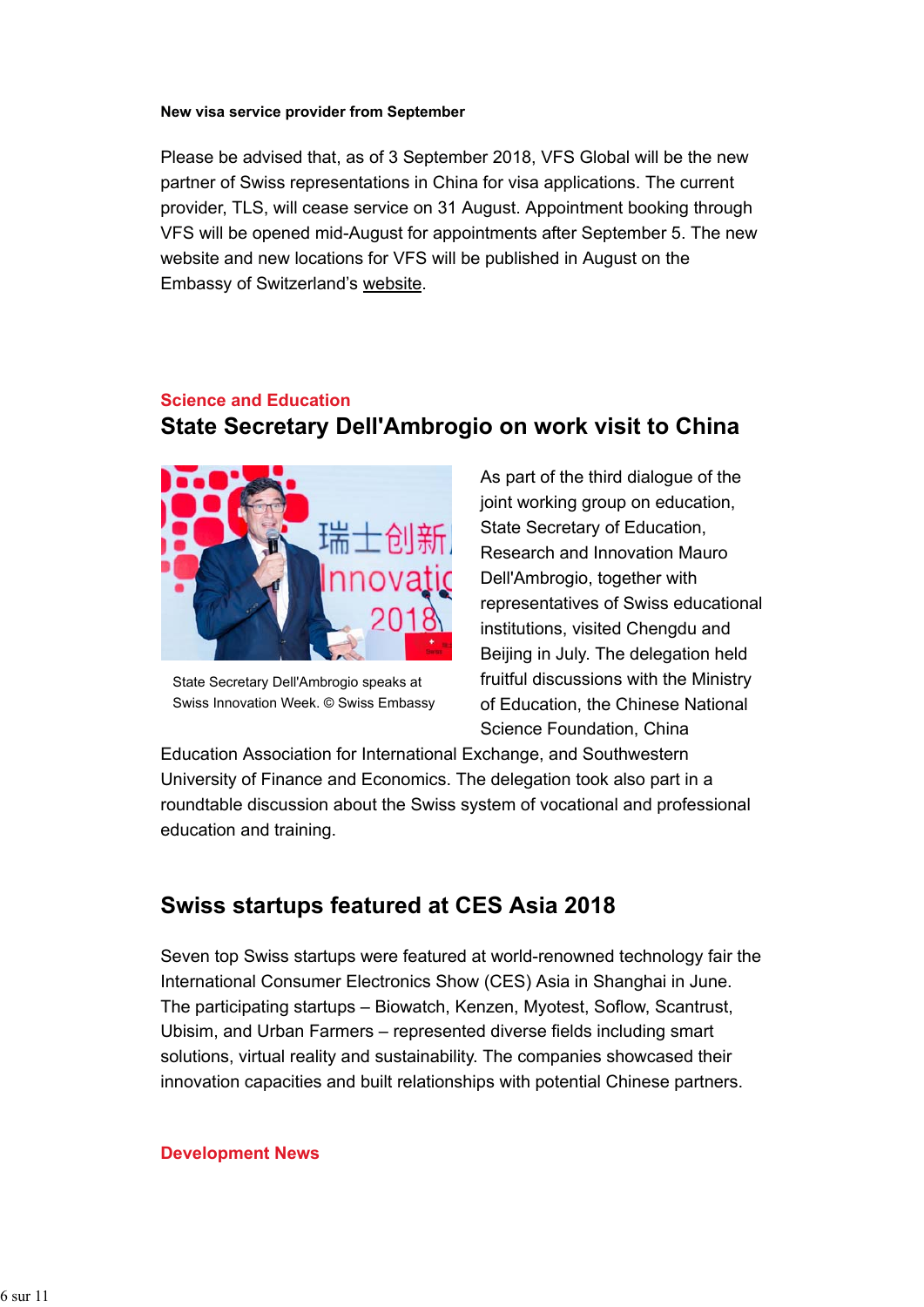## **Low-carbon capacity training workshop in Chengdu**

A low-carbon capacity training workshop for the Chengdu municipal and district governments will be held on 12 and 13 of September in Chengdu. Frank Eggmann, Consulate General of Switzerland, Zhu Xiaowen, Vice Inspector of Chengdu Municipal Development and Reform Commission, and Felix Fellmann, head of the Swiss Agency for Development and Cooperation in China will address 100 participants at the opening of the workshop.

# **MOU signed on natural hazard prevention**

A symposium on geological hazard prevention between the Land and Resources Department of Sichuan Province and Consulate General of Switzerland in Chengdu was held in May. A memorandum of understanding between the Sichuan Geological Monitoring Center and Swiss earth science services company GEOTEST was signed on the sideline of the meeting.

### **Cultural News**

# **Switzerland to host Concours Mondial de Bruxelles**

The town of Aigle in Switzerland will become the world's wine capital in 2019 after it was announced the Concours Mondial de Bruxelles will host its next event there. Next year

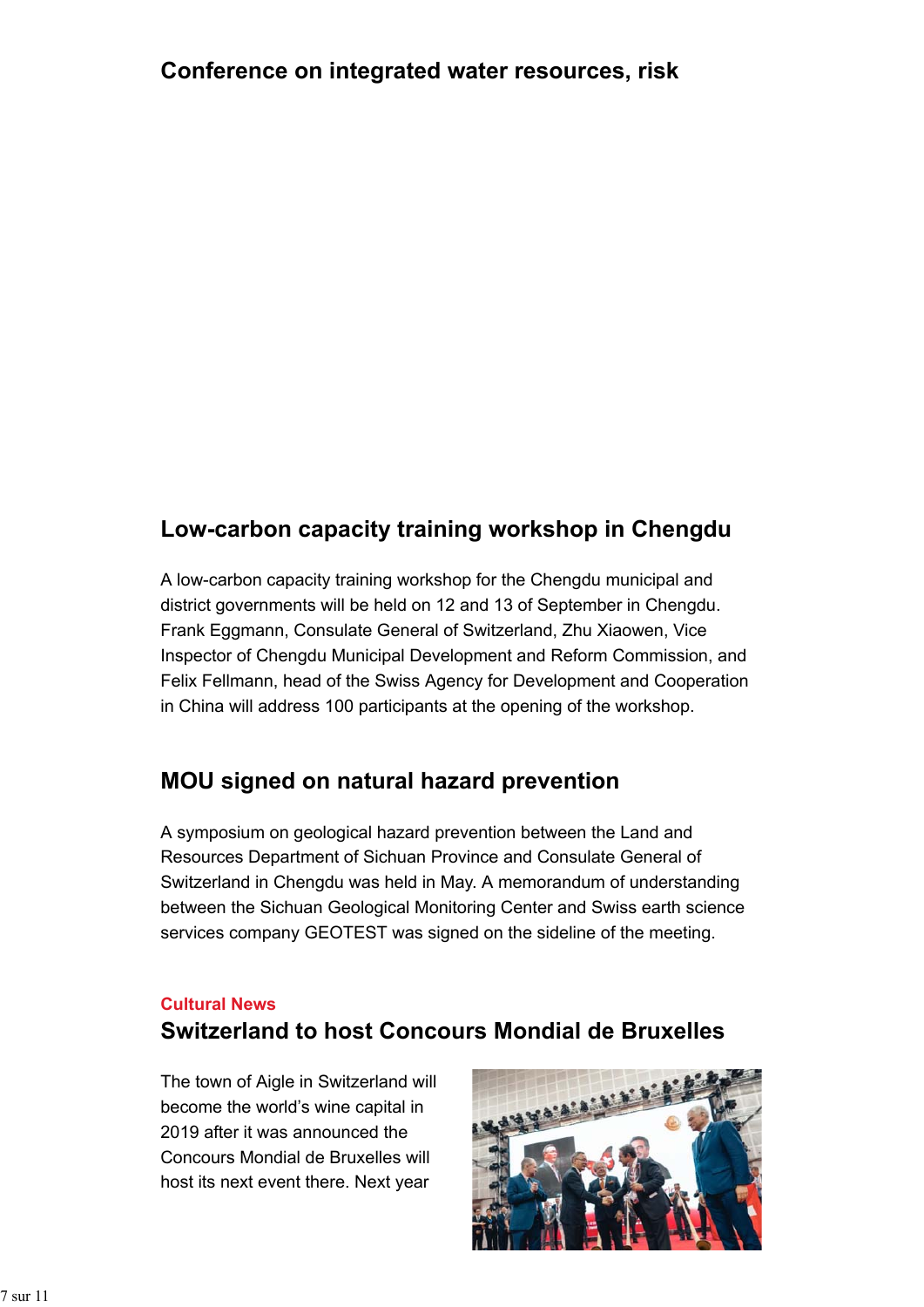Switzerland will also host the general meeting of the International Organization of Vine and Wine and the Winegrowers' Festival (Fête des Vignerons), held once every 25 years since 1797. Read more>>>



Switzerland is to host the 2019 Concours Mondial de Bruxelles. © Concours Mondial de Bruxelles

# **Michelin-starred chefs grace Swiss Gastronomic Week**



Two Swiss Gastronomic Weeks will be held with Michelin-starred chefs in Beijing. © La Maison du Village

The Embassy of Switzerland will launch two Swiss Gastronomic Weeks in September and October, working with Michelin-starred chefs at a top-notch hotel and restaurant in Beijing. Chef Armin Amrein with restaurant Glow in Davos and Chef Marc Strebel with La Maison du Village will take over the kitchens at Hotel Éclat and TRB Forbidden City respectively, to take guests on a tour to discover exquisite Swiss cuisines.

# **Out of Paradise wins big at Shanghai Int'l Film Festival**

*Out of Paradise* (2018) by Swiss-Mongolian director Batbayar Chogsom received the Golden Goblet Award in the main category 'Best Feature Film' at the 21st Shanghai International Film Festival in June. The film is a heartwarming road movie about an innocent nomadic couple embarking on an arduous journey to the metropolis of Ulaanbaatar. With the initiative from the Swiss Consulate General in Shanghai, Director Chogsom held a master class on screen writing at the Shanghai Theater Academy.

## **Academic campaign: "Sino-Swiss ties for 68 Years"**

Swiss Consul General to Chengdu Frank Eggmann has launched a series of "lecture marathons" about Sino-Swiss relations over the past 68 years at universities in southwest China. More exchanges and collaborations between Swiss and Chinese universities in southwest China are expected in the future.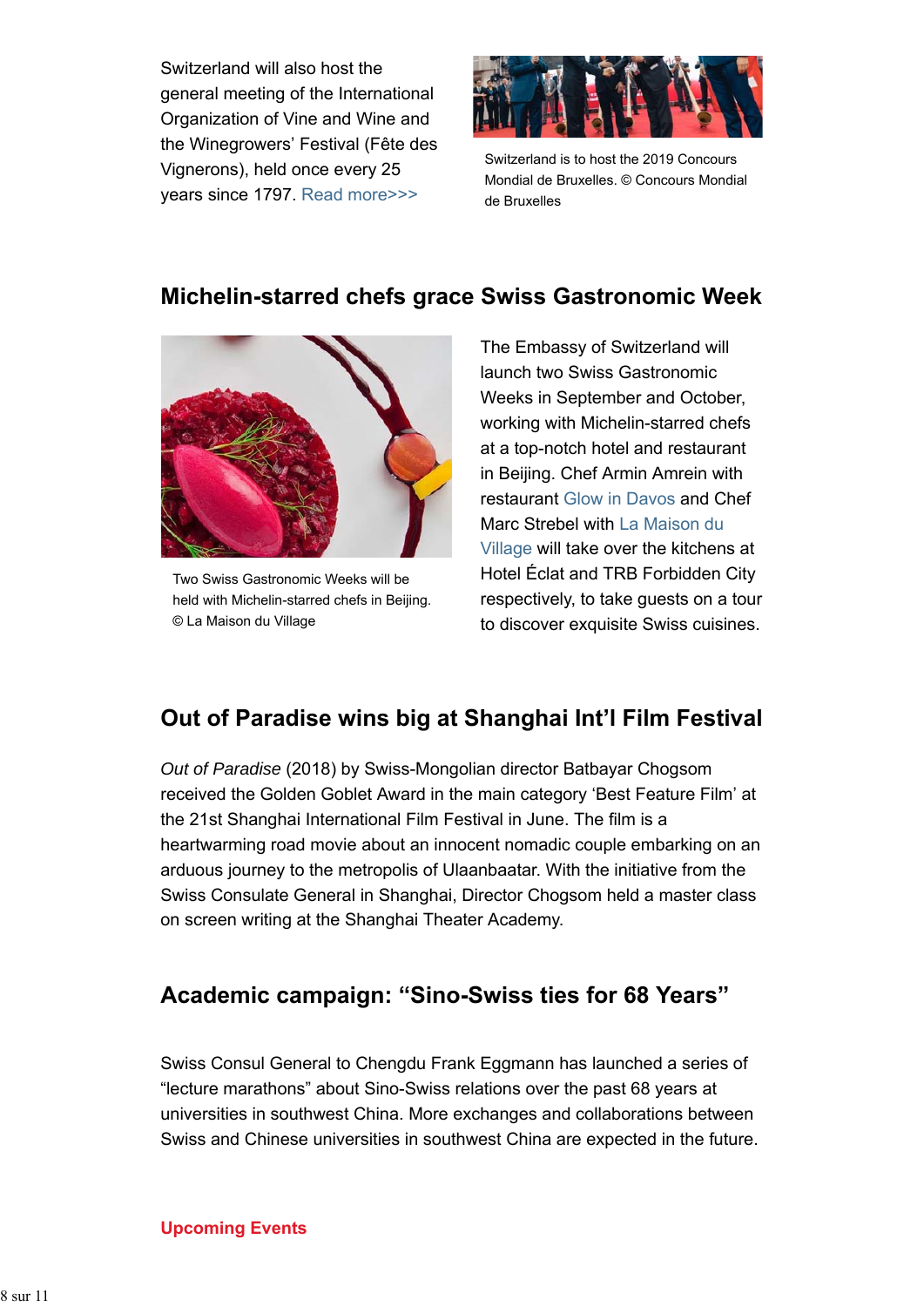*Below are some of the highlights of the cultural events from the Swiss Embassy and its Consulates General. For more events and detailed information, please follow the Embassy's WeChat (SwissChat) and Weibo accounts.*

### Until 07/10 – YUZ Museum Shanghai

### **Charlie Chaplin. A Vision**



Presented in chronological order, the exhibition explores the reasons for Chaplin's success, those that brought about and nourished his critical fortunes, and measures the role that the photographic image played in the prosperity of the legend.

#### Until 17/10 – Shanghai Chronus Art Center

#### **Machines are Not Alone**



Exposing machines as systems, networks, milieus, and natures of different orders and cultures, the exhibition investigates and discusses the symbiosis and reciprocity between natural and cultural machines.

#### 28/07 – Embassy of Switzerland in China

#### **Swiss National Day Celebration**



The Swiss Club Beijing will organize its annual celebration at the Embassy of Switzerland in China on July 28 with interactive and family-fun programs to mark the founding of the Swiss Confederation 727 years ago.

#### 02/08 – 20/08 – 15 Chinese cities

### **MINUA - Silk Road Re-embarked**



MINUA's music presents itself in constant alteration, always searching for a manifestation of subtle beauty that hides itself in a seemingly unimportant detail. Their second China tour will be tracing another historical route: the cities on the "Southern Inspection Tour" by the Emperor Qianlong in 1751.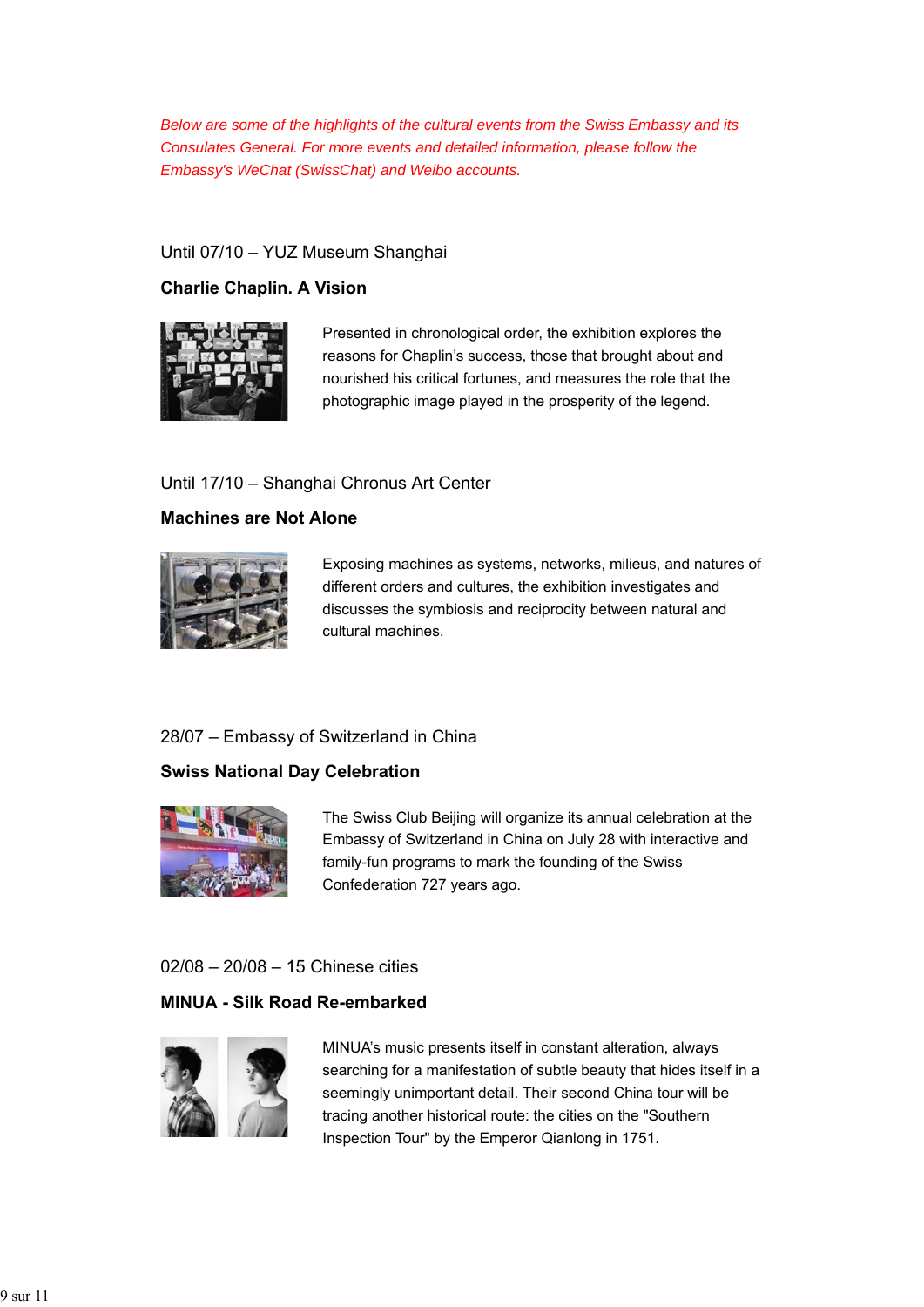### 04/08 – 17/10 – Shanghai Power Station of Art

### **Franklin Chow, Zigzagging My Way Home**



This exhibition is artist Franklin Chow's brand new composition that reflects a "zigzagging way home" whilst revisiting China in his seventies. Wandering a zigzagging path through interlaced journeys, visitors are led on an exploration and encouraged to respond to various issues together with Franklin Chow.

### 15/08 – 27/08 – Yangzhou, Chongqing, Guangzhou, Chengdu

### **Geneva Brass Quintet Concert**



The Geneva Brass Quintet is a chamber music group. Aiming to share their passion with the public, the ensemble is well-known in Switzerland thanks to their eclectic repertoire spanning various periods. The group also emphasizes Swiss composers, many of whom have written pieces specifically for them.

### 21/09 – 22/09 – Shanghai Grand Theatre

### **Grand Theater of Geneva Ballet Company**



The Grand Theater of Geneva Ballet Company is composed of 22 classically trained dancers and is known for its original and daring artistic choices. By working with young choreographers, it hopes to establish a momentum of modernity that echoes its richness and creates a dynamic towards the future.

#### 20/09 – 24/09 – Chengdu

#### **Swiss Booth at Western China International Fair**



The Consulate General of Switzerland in Chengdu invites Swiss companies to join its business booth at the Western China International Fair in Chengdu. It represents one of the most important international exhibition for advanced materials, biotechnology, building technology, car manufacturing and so on.

#### **CONTACT**

Embassy of Switzerland in China, 3 Sanlitun Dongwujie, Chaoyang District, Beijing 100600, P.R. China +86 10 8532 8888 bei.newsletter@eda.admin.ch | www.eda.admin.ch/beijing